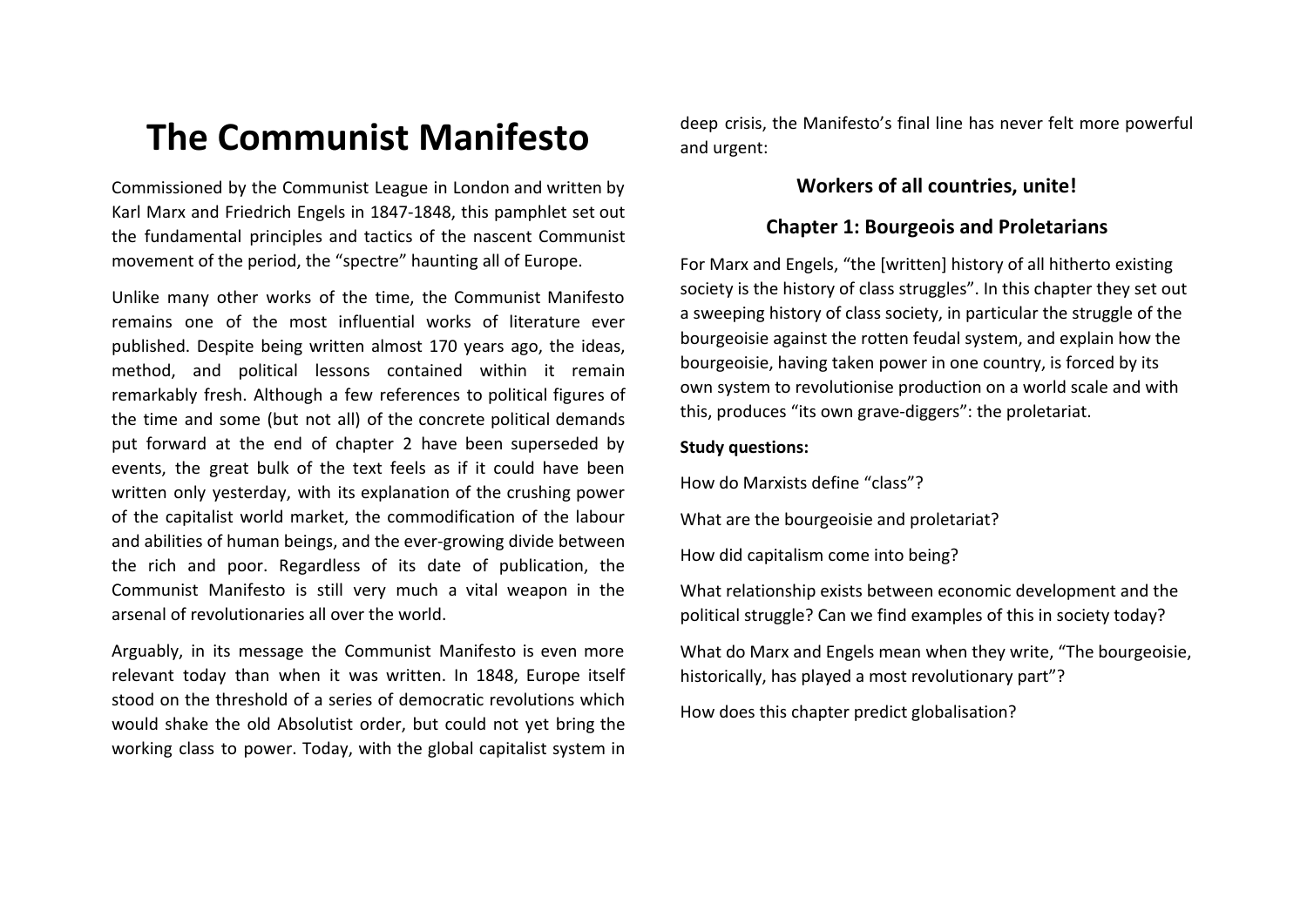In what sense is capitalism "like the sorcerer who is no longer able to control the powers of the nether world whom he has called up by his spells"?

How is the proletariat formed under capitalism?

What is the role of trades unions for Marx and Engels?

## **Chapter 2: Proletarians and Communists**

In this chapter, Marx and Engels first explain the role of Communists in the class struggle and the confront some of the main accusations levelled at Communists by their bourgeois detractors of the time. In answering their critics, Marx and Engels also offer clarification and explanation of their own ideas, for example on the question of what is meant by the "abolition of private property" and of the "bourgeois family": questions which are still raised to this day. Finally, Marx and Engels set out a list of demands to be raised by Communists active in the movement.

#### **Study questions**

What lesson(s) should we draw from the statement that "The Communists do not form a separate party opposed to the other working-class parties"?

How can Communists "point out and bring to the front the common interests of the entire proletariat, independently of all nationality"?

What is "capital"? What is "wage-labour"? And how do the two relate to each other?

What place would the individual have in a Communist society?

What do Marx and Engels mean by "abolition of the family"?

What is the role of the state, and what form would the state take in a Communist society?

## **Chapter 3: Socialist and Communist Literature &**

# **Chapter 4: Position of the Communists in Relation to the Various Existing Opposition Parties**

In the final chapters of the Communist Manifesto, Marx and Engels analyse other Socialist trends present in society. In doing so, Marx and Engels give us even more insight into the specific characteristics of their own ideas. Today, some of the trends criticised have disappeared and so have little relevance today. However, some, and "bourgeois socialism" in particular continue to play a very powerful (and pernicious) role in the labour movement and so Marx' and Engels' criticisms retain their full force to this day.

#### **Study questions**

In what sense is petty-bourgeois socialism "both reactionary and utopian"?

What is "true" socialism? What gave it such peculiar characteristics?

What modern examples of "bourgeois socialism" have we found in recent political events? What standpoint should Communists take to this trend?